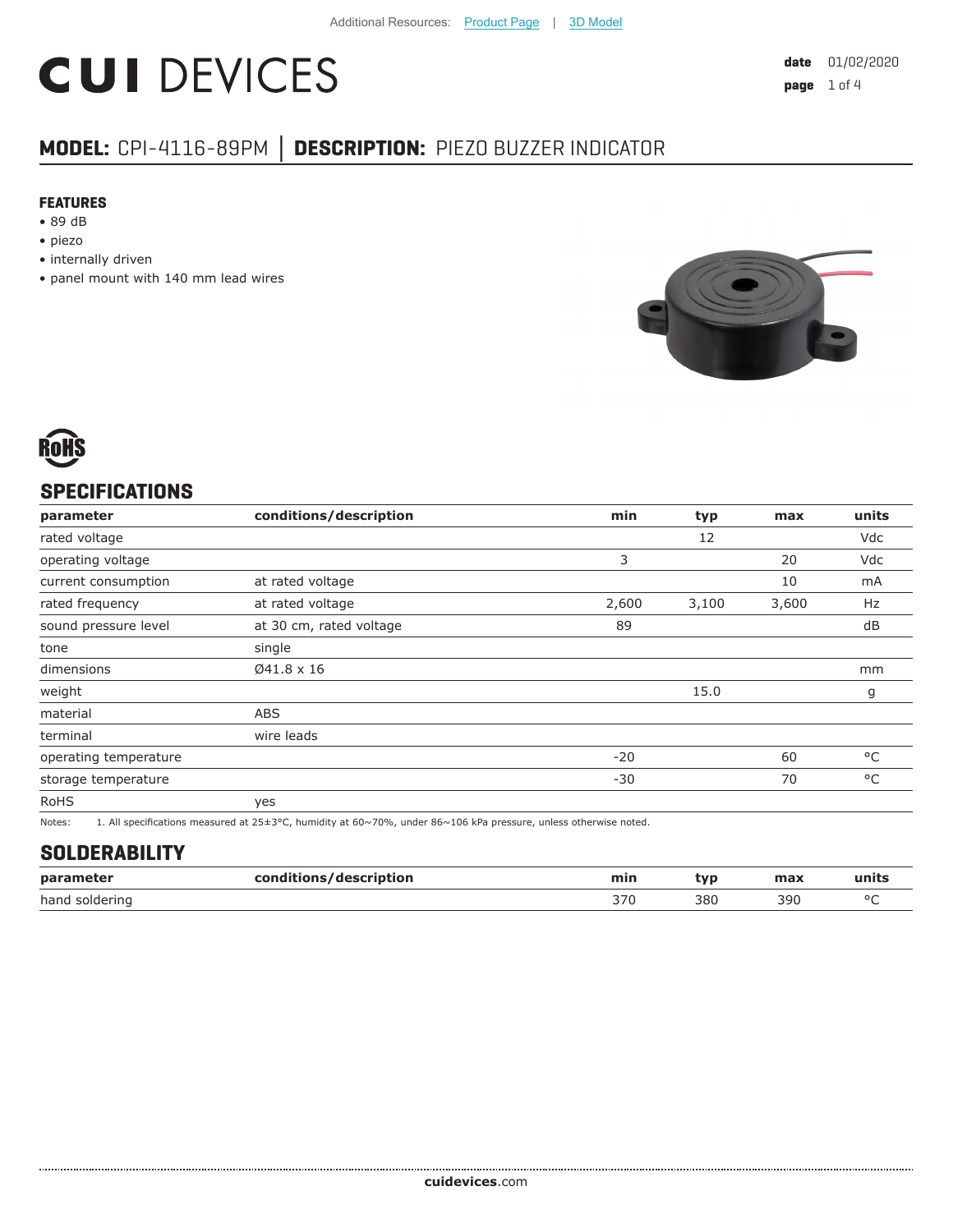#### **MECHANICAL DRAWING**

units: mm tolerance: ±0.5 mm

wire: UL1007 24 AWG



### **PERFORMANCE CURVES**

..................................



SPL: Voltage vs. Sound Pressure Level I: Voltage vs. Current Consumption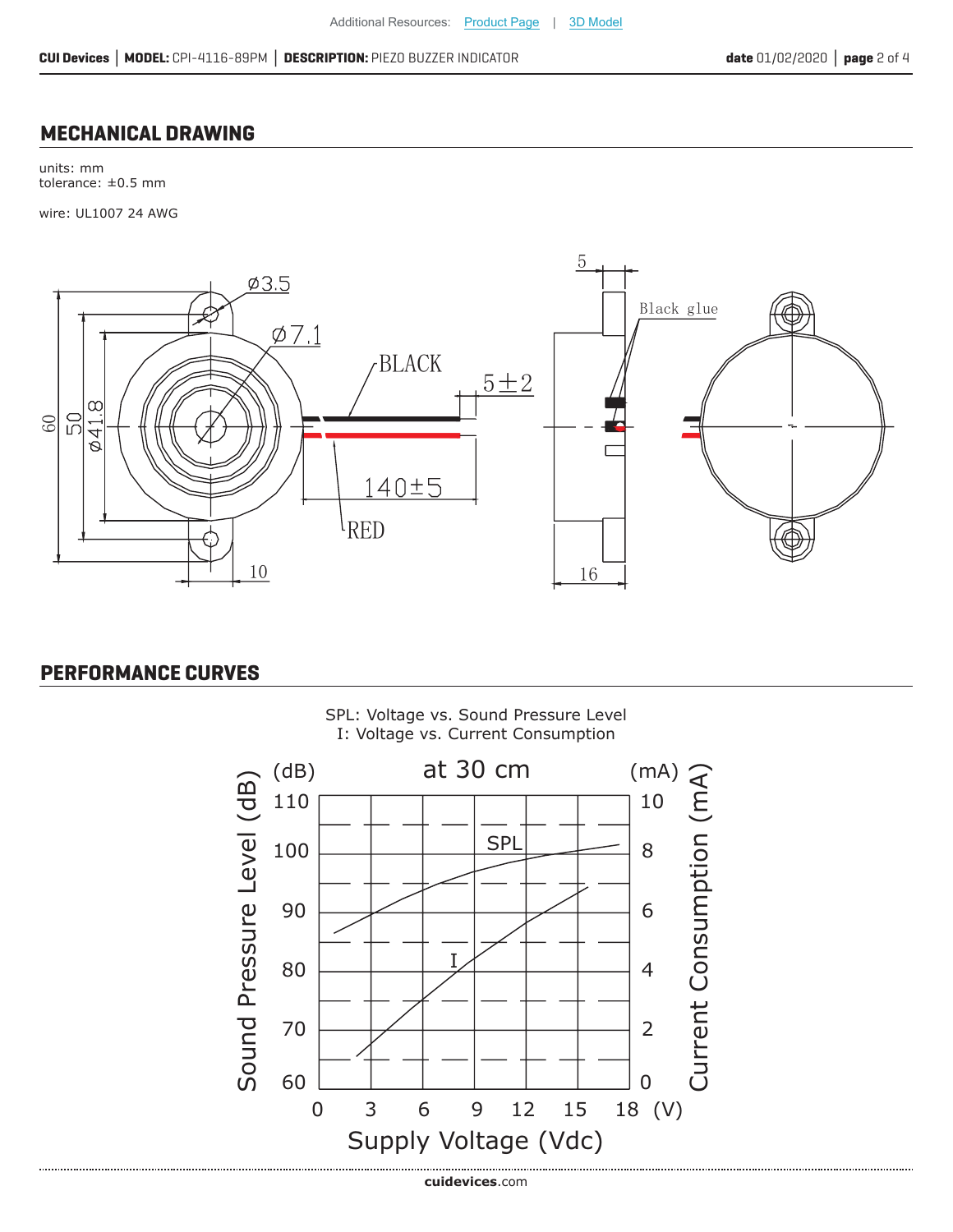#### **PACKAGING**

units: mm

Carton Size: 490 x 310 x 340 mm Carton QTY: 900 pcs per carton